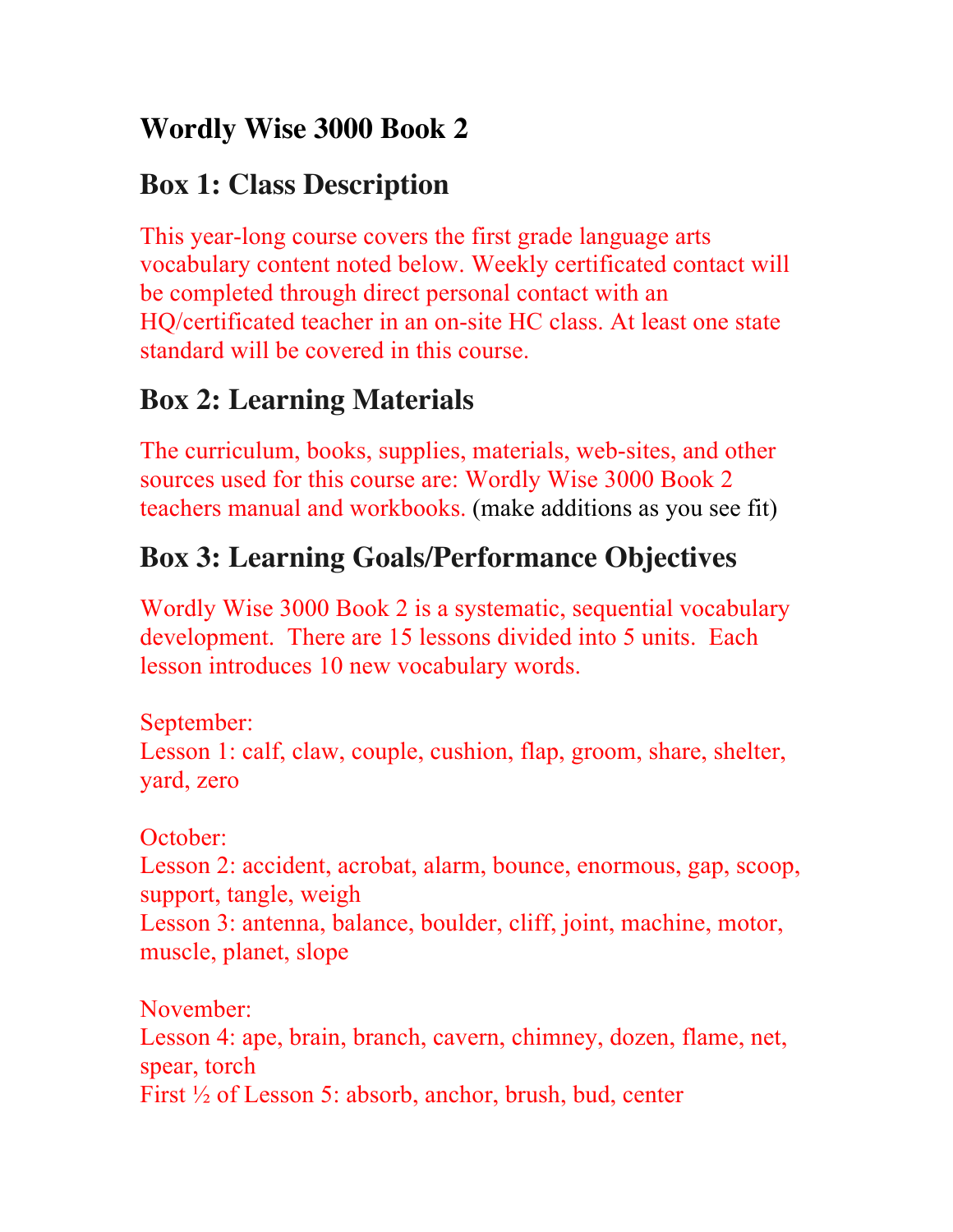December: Second <sup>1/2</sup> of Lesson 5: core, factory, hive, sapling, trunk

January:

Lesson 6: cone, cube, earth, fern, fuel, grain, lizard, miner, present, seam

Lesson 7: badge, banner, corner, design, display, fold, parade, rectangle, salute, tread

February:

Lesson 8: aquarium, cage, club, faucet, flood, gift, icicle, imitate, pearl, valley

Lesson 9: aboard, blast, career, cautious, girder, inventor, rotate, story, strand, tower

March:

Lesson 10: astronomy, besides, crater, degree, diameter, gaze, gravity, reflect, telescope, universe Lesson 11: atlas, aware, boar, equator, fang, fierce, hoof, journey, local, rare

April:

Lesson 12: arch, attention, award, collapse, demolish, excess, outline, sculpture, spade, utensil Lesson 13: bustle, channel, connect, empire, mention, peak, scholar, settle, vehicle zigzag

May:

Lesson 14: adult, clump, curious, gratitude, herd, newcomer, plain, stalk, tusk, wealthy

Lesson 15: base, din, discard, dome, gallon, instrument, luxury, mallet, skill, slight

June: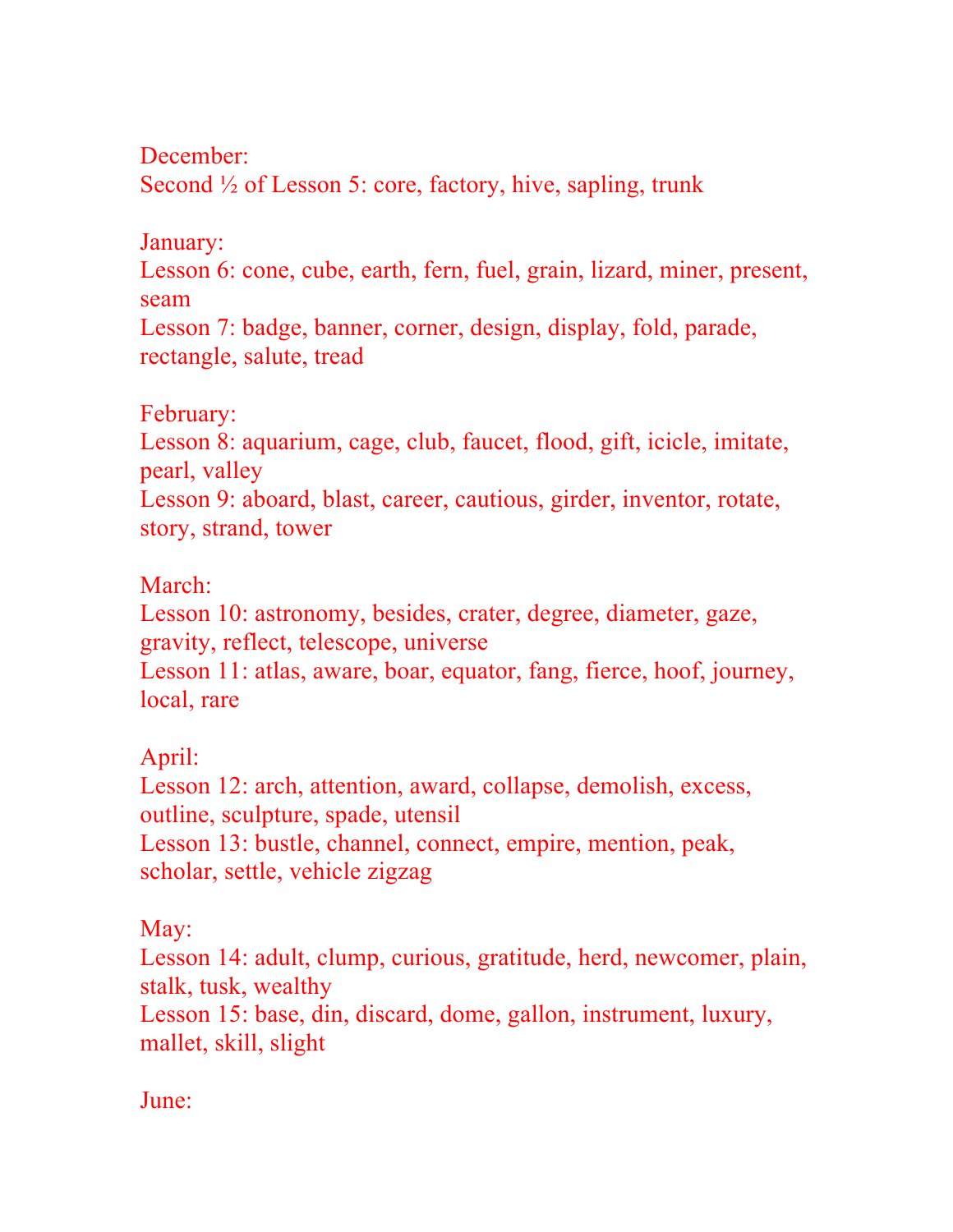#### Review words in lessons 1-15.

(make additions and deletions as you see fit)

## **Box 4: Learning Activities**

The first three-four days of the week the student will complete a lesson from the curriculum mentioned above. The lesson will be taught to them, samples will be worked on the whiteboard or pencil & paper to make sure the student comprehends, picture cards and concept cards will be used along with the lesson if applicable. The student will then independently work through a daily assignment to make sure they understand and show the ability to complete the learning of the day. Any errors will be corrected. The fourth and fifth day of each week the student can complete any missed work and/or practice picture/concept cards that corresponds with each spelling lesson.

(make additions and deletions as you see fit)

## **Box 5 Progress Criteria/ Methods of Evaluation**

Student monthly progress evaluation is made on the basis of weekly certificated contact, work samples, communications with students, communications with parents, and performance in on-site classes. It is electronically communicated to parents via WINGS. It is our goal that the student will accomplish approximately 10% of the goals of this course each month, September through June. The level of mastery expected is 70% or higher to progress. Methods of evaluation will include but are not limited to those below, under the direction of an HQ teacher:

\* observation and/or correction of daily and/or weekly work and progress \* daily or weekly discussion of assignments, readings, writings \* correction of work done incorrectly \* portfolio kept of student work, at least weekly \* standardized testing (iReady, state